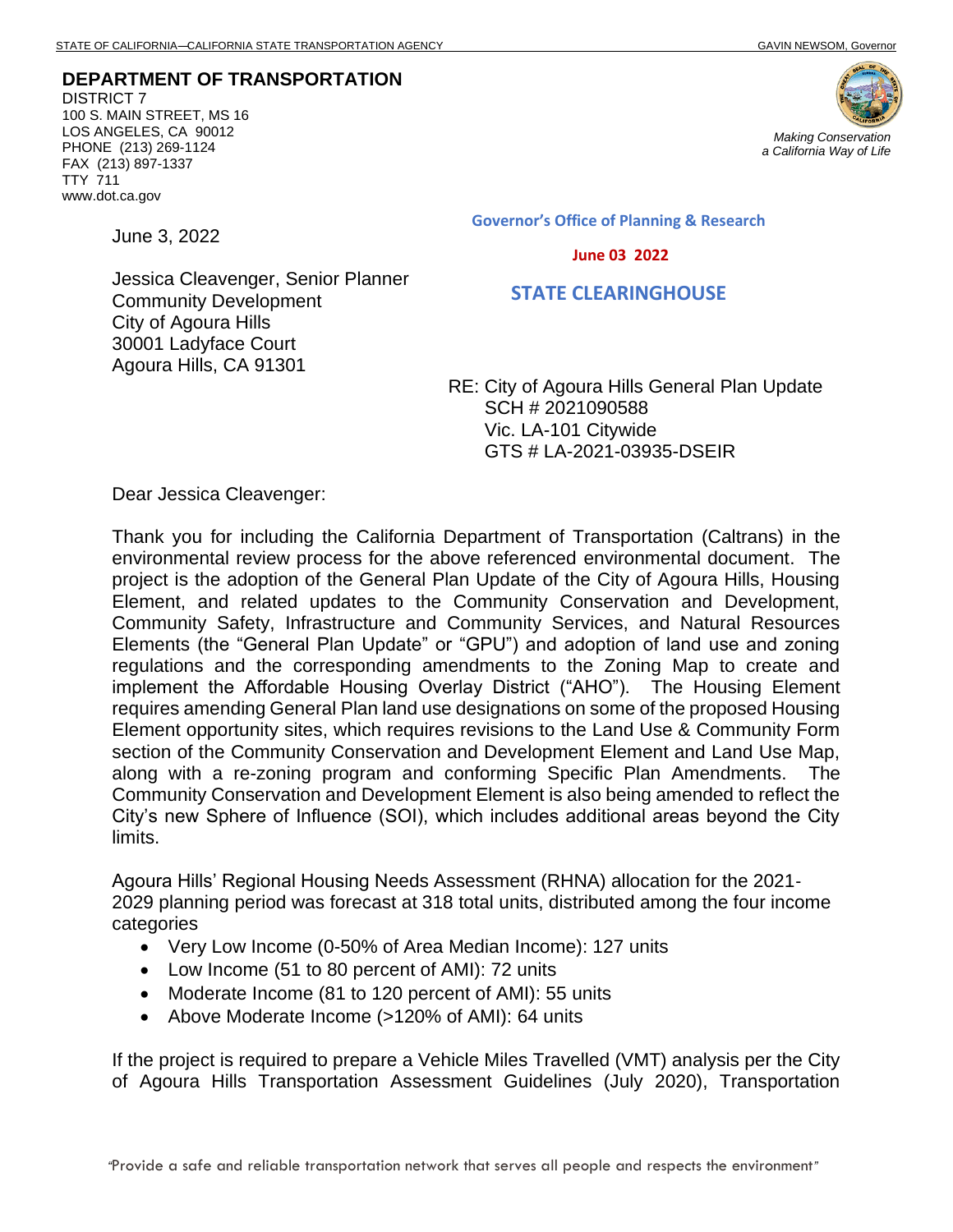Jessica Cleavenger June 3, 2022 Page 2 of 3

> Demand Management measures (TDMs) identified in the Guidelines are included, as necessary, in the project to reduce the VMT generated by the project to below the significance thresholds based on the VMT assigned to each TDM in the Guidelines and the City's VMT model. The thresholds include 16.8 VMT/Cap for residential uses, and 18.7 VMT/Cap for employment. Net change is considered the VMT associated with total trips based on the SCAG Travel Demand Model consistent with the City's Guidelines.

> Caltrans concurs that a set of transportation demand management (TDM) strategies are available to reduce the Project VMT to below the significance threshold. These strategies are contained within the City of Agoura Hills Transportation Assessment Guidelines, which provide seven parent strategies: (1) Parking, (2) Transit, (3) Communication & Information, (4) Commuting, (5) Shared Mobility, (6) Bicycle Infrastructure, and (7) Neighborhood Enhancement. For additional TDM options as consideration, please refer to the Federal Highway Administration's *Integrating Demand Management into the Transportation Planning Process: A Desk Reference* (Chapter 8).This reference is available online at:

<http://www.ops.fhwa.dot.gov/publications/fhwahop12035/fhwahop12035.pdf>

You can also refer to the 2010 *Quantifying Greenhouse Gas Mitigation Measures* report by the California Air Pollution Control Officers Association (CAPCOA), which is available online at:

[http://www.capcoa.org/wp-content/uploads/2010/11/CAPCOA-Quantification-Report-9-](http://www.capcoa.org/wp-content/uploads/2010/11/CAPCOA-Quantification-Report-9-14-Final.pdf) [14-Final.pdf](http://www.capcoa.org/wp-content/uploads/2010/11/CAPCOA-Quantification-Report-9-14-Final.pdf)

For projects that may impact the State facilities, the City may reference to the published VMT-focused Transportation Impact Study Guide (TISG), dated May 20, 2020 and the Caltrans Interim Land Development and Intergovernmental Review (LD-IGR) Safety Review Practitioners Guidance, prepared in On December 18, 2020. You can review these resources at the following links:

[https://dot.ca.gov/-/media/dot-media/programs/transportation-planning/documents/sb-](https://dot.ca.gov/-/media/dot-media/programs/transportation-planning/documents/sb-743/2020-05-20-approved-vmt-focused-tisg-a11y.pdf)[743/2020-05-20-approved-vmt-focused-tisg-a11y.pdf](https://dot.ca.gov/-/media/dot-media/programs/transportation-planning/documents/sb-743/2020-05-20-approved-vmt-focused-tisg-a11y.pdf)

[https://dot.ca.gov/-/media/dot-media/programs/transportation-planning/documents/sb-](https://dot.ca.gov/-/media/dot-media/programs/transportation-planning/documents/sb-743/2020-12-22-updated-interim-ldigr-safety-review-guidance-a11y.pdf)[743/2020-12-22-updated-interim-ldigr-safety-review-guidance-a11y.pdf](https://dot.ca.gov/-/media/dot-media/programs/transportation-planning/documents/sb-743/2020-12-22-updated-interim-ldigr-safety-review-guidance-a11y.pdf)

Caltrans recommends the Lead Agency to include a policy to prepare a post-development VMT analysis (actual data collection) for monitoring validation purpose and for future VMT thresholds within the City. Additional mitigation measure should be implemented when the post-development VMT analysis discloses any traffic significant impact.